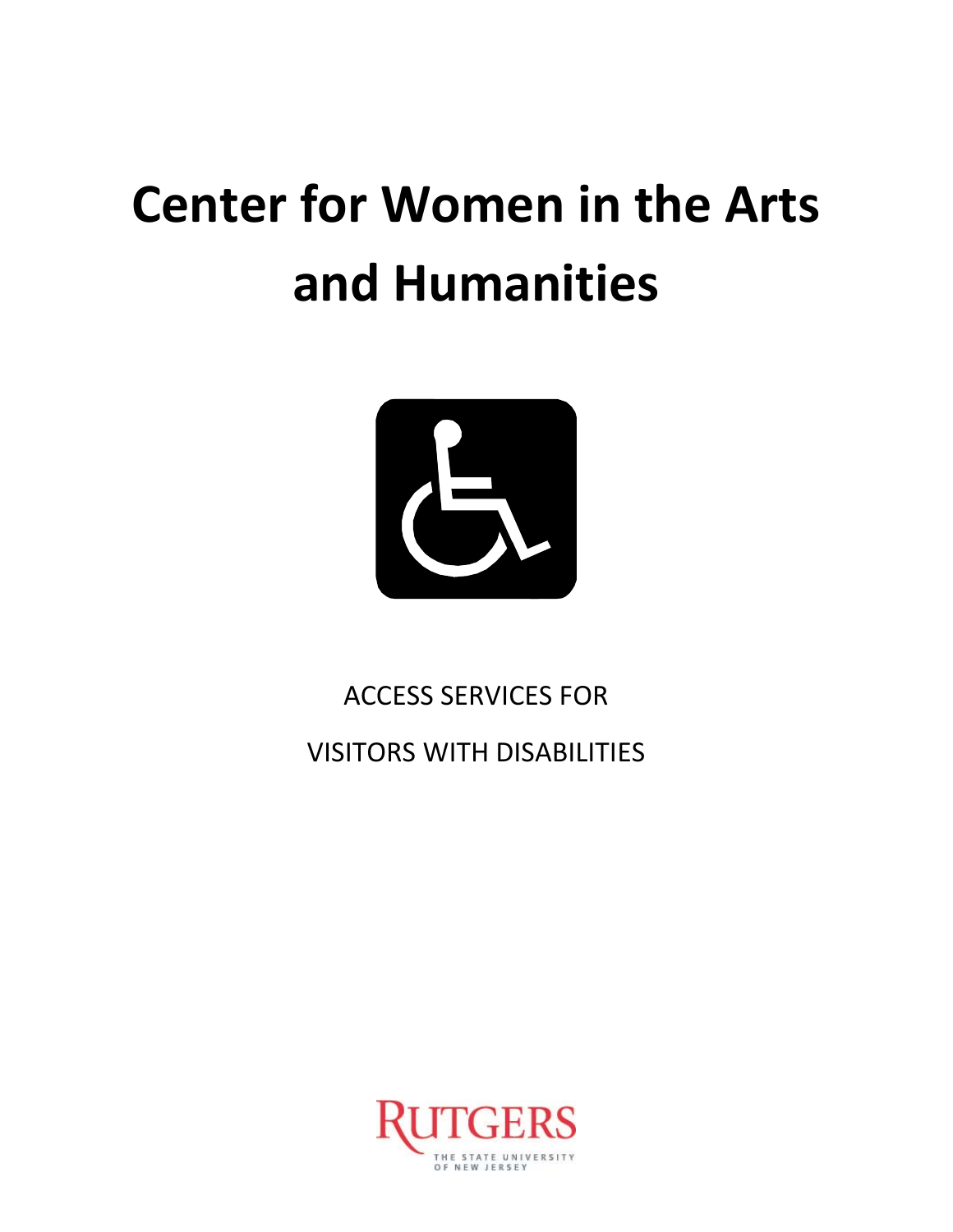The Center for Women in the Arts and Humanities (CWAH) is committed to bringing high quality educational and cultural opportunities to diverse global, national, regional, state, and university audiences. The CWAH is dedicated to affording complete access to all and does not discriminate on the basis of disability in employment, programming or accessing CWAH resources. CWAH makes every effort to accommodate requests for services in compliance with the Americans with Disabilities Act of 1990 (ADA), as required by Section 35.107 of the U.S. Department of Justice regulations, and to coordinate compliance with Sections 504 and 508 of the Rehabilitation Act of 1973. Upon request and with due notice, the CWAH will attempt to

make additional accommodations as needed unless the accommodation would impose an undue hardship.

## **ACCESSIBILITY AT THE CWAH OFFICES**

The CWAH offices are fully handicap-accessible. For information about parking, building access, and to schedule an appointment, please contact the CWAH at 848-932-3726 or [womenart@cwah.rutgers.edu.](mailto:womenart@cwah.rutgers.edu)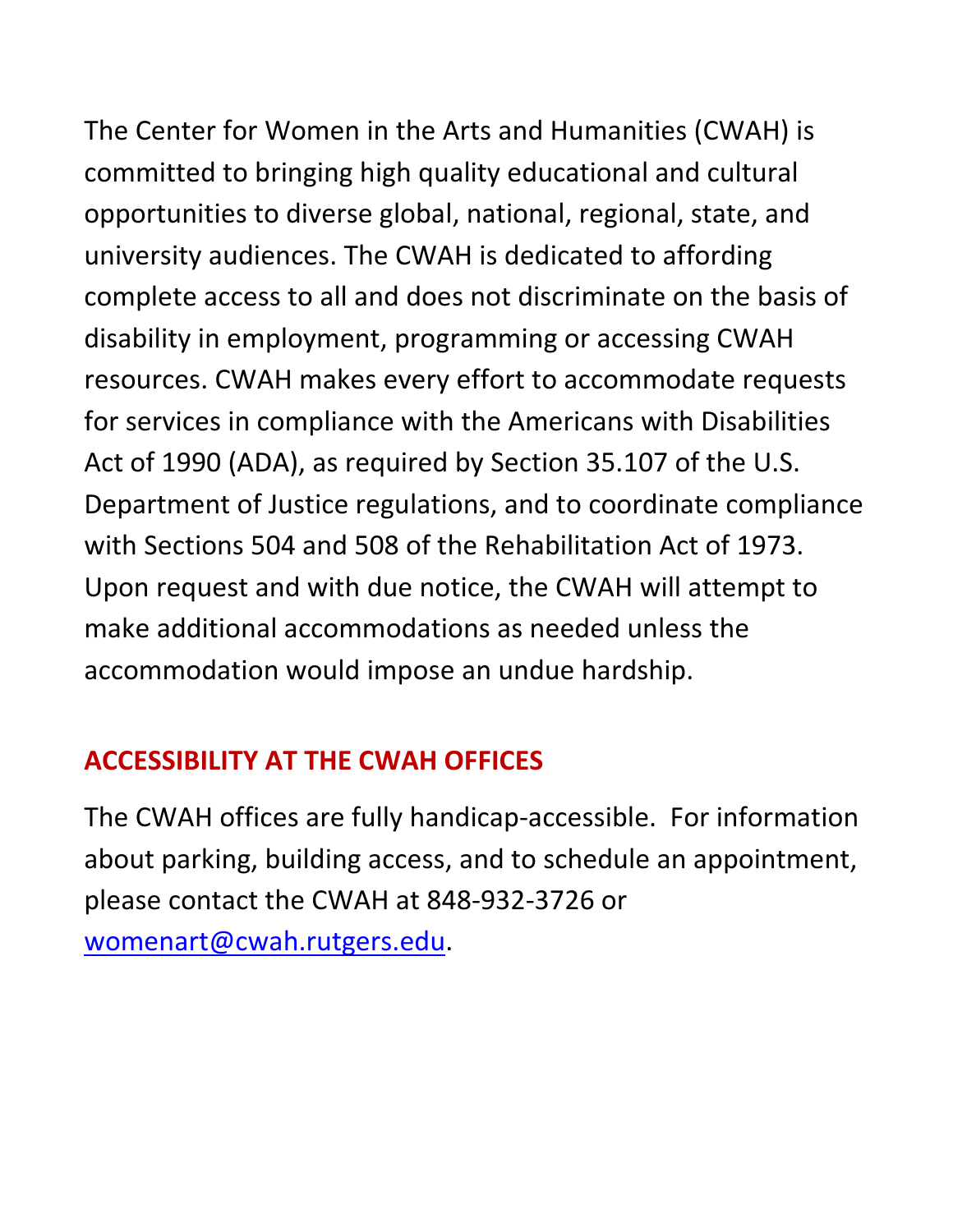## **THE MARY H. DANA WOMEN ARTISTS SERIES GALLERIES**

The CWAH regularly presents exhibitions and events at the Mary H. Dana Women Artists Series Galleries, located in the Douglass Library, 8 Chapel Drive, Douglass Campus, Rutgers University, New Brunswick, NJ 08901.

#### **PARKING**

Handicap-reserved parking is located in the circle in front of the [Douglass Library.](http://rumaps.rutgers.edu/location/douglass-library) Additional handicap-reserved parking is available in the [Douglass Parking Deck.](http://rumaps.rutgers.edu/location/parking-deck)

For more information about handicap accessible parking on campus, please visit [https://ods.rutgers.edu/my](https://ods.rutgers.edu/my-accommodations/transportation-and-parking)[accommodations/transportation-and-parking.](https://ods.rutgers.edu/my-accommodations/transportation-and-parking)

#### **MAIN ENTRANCE**

A wheelchair ramp is located at the main entrance to the library providing access to the  $2^{nd}$  floor where the galleries are located just inside the entrance. Elevators are located within the library for access to other floors.

#### **RESTROOMS**

Fully accessible public restrooms are located on the galleries' floor, near the  $2^{nd}$  floor elevators, and on the first floor near the Fordham Lab.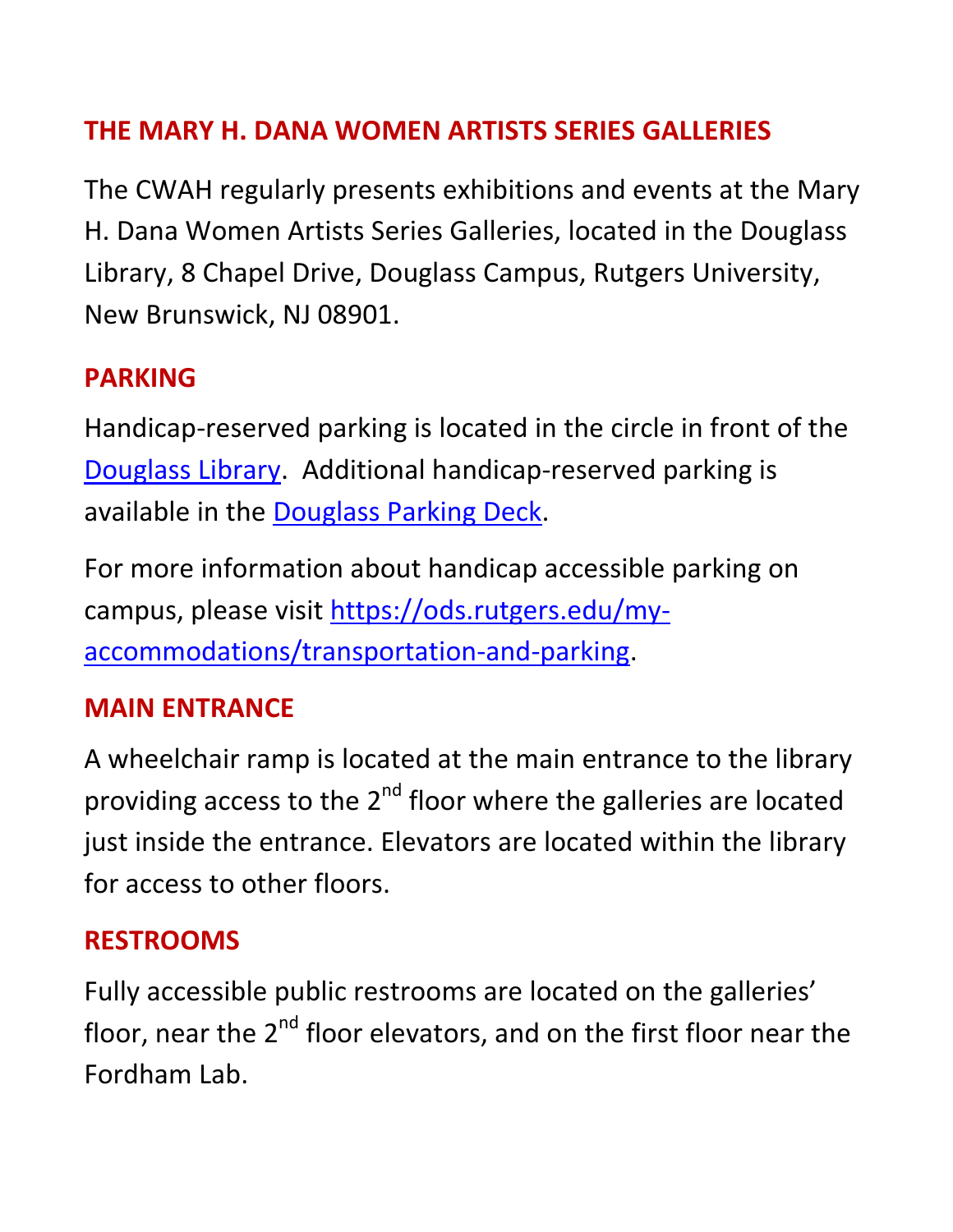## **SERVICE ANIMALS**

Service animals are welcome.

# **FOR VISITORS WHO ARE BLIND OR PARTIALLY SIGHTED**

#### **LARGE PRINT**

Large print exhibition label guides are provided inside the galleries. Catalogs, handouts, and other texts are available in large print upon request, with one-week advance notice. This service is offered free of charge.

## **VERBAL DESCRIPTION TOURS**

The CWAH will provide a staff person/docent to guide visitors with disabilities through our exhibitions. This service request requires one-week advance notice. This service is offered free of charge.

## **FOR VISITORS WHO ARE HEARING IMPAIRED**

## **SIGN LANGUAGE INTERPRETATION**

Tours with sign language interpretation are available. This service request requires two-week advance notice for scheduling this service during an CWAH program. This service is offered free of charge.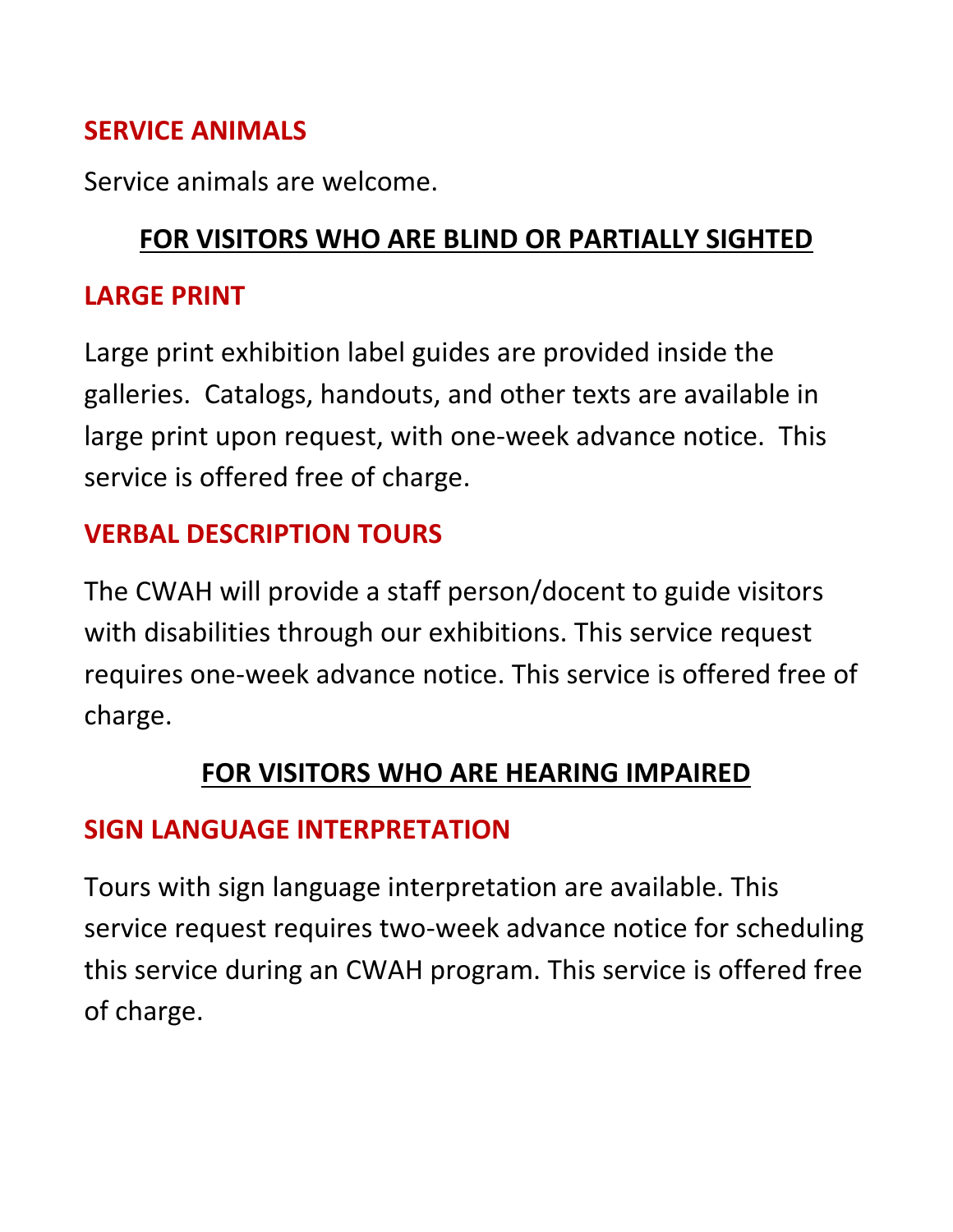## **ASSISTIVE LISTENING SYSTEM**

Amplification systems are available for use during CWAH programs.

This service request requires two-weeks advance notice. Many auditoriums and classrooms at Rutgers are equipped with amplification devices and only require a one-week prior arrangement.

# **OTHER CWAH EVENTS AND EXHIBITIONS**

For events and exhibitions not taking place at the Douglass Library, contact the CWAH for information about handicapreserved parking, building access, and restrooms. All on-campus CWAH events take place in accessible locations and welcome service animals.

## **OFF CAMPUS CWAH EVENTS**

While the CWAH takes steps to only schedule events at fully accessible venues and strongly encourage our partners to do the same, it is always best to contact the venue directly to find out what support services are available.